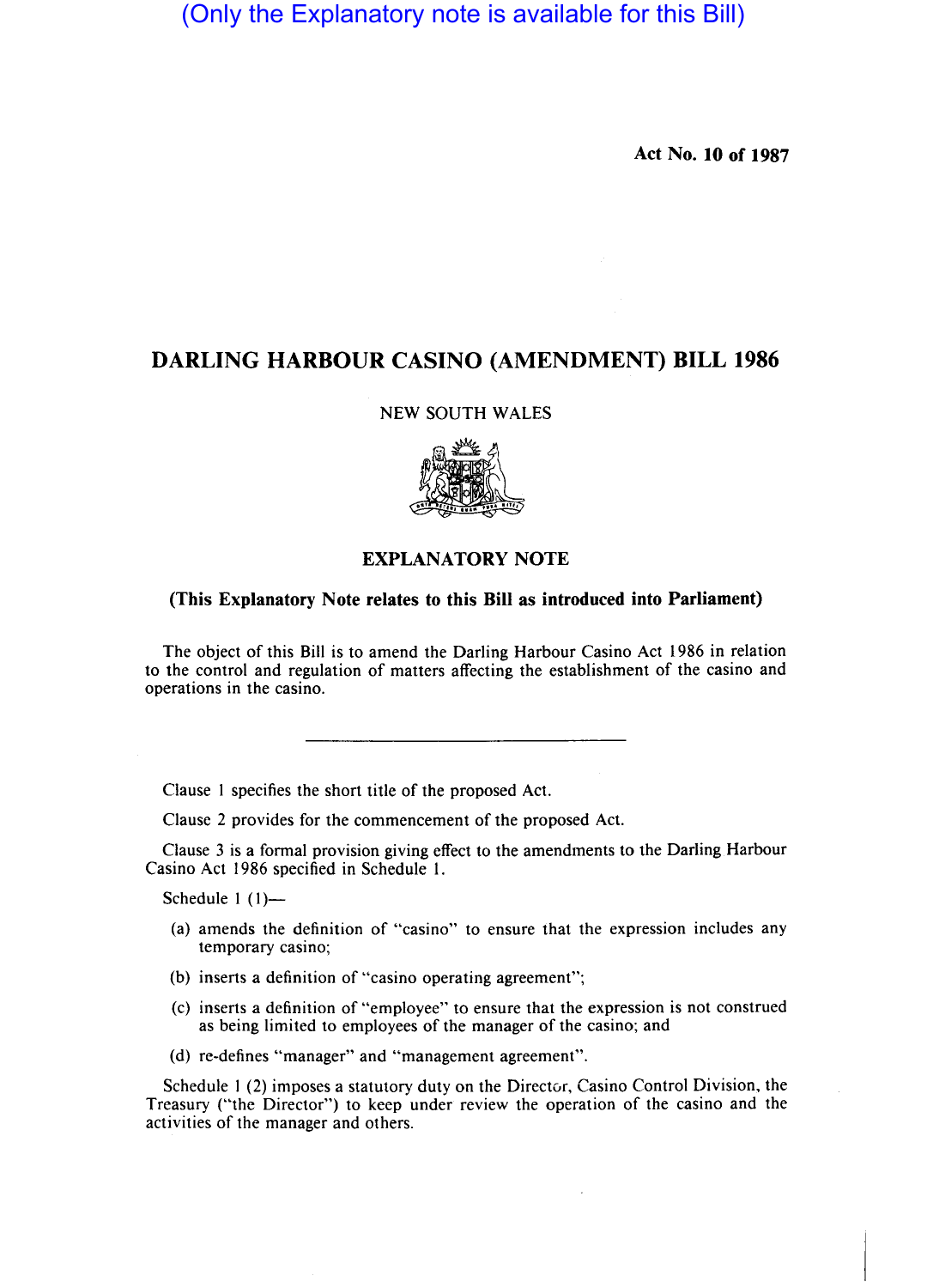#### *Darling Harbour Casino (Amendment) 1986*

Schedule  $1$  (3) requires a person in the casino to provide an inspector, in certain circumstances, with his or her name and residential address.

Schedule 1  $(4)$ — $(7)$  makes consequential amendments.

Schedule I (8) requires the approval of the Governor to all agreements to be entered into by a Minister in relation to the casino.

Schedule  $1$  (9) inserts proposed section 32A which requires notification of any change in the situation of the manager or an associate existing at the time the casino operating agreement is entered into.

Schedule I (10) extends the powers of the Director to obtain information, documents and answers to questions.

Schedule I (11) inserts proposed section 33A which enables the Minister to require the Director. or to appoint another person. to investigate and report upon matters relating to the casino. Provision is also made requiring the Director to conduct triennial investigations as to whether a person is suitable to continue as manager or whether it is in the public interest for the casino operating agreement to continue in force. An appointed person will have the same powers as the Director to obtain information, documents and answers to questions.

Schedule I (12) makes consequential amendments.

Schedule 1 (13) inserts proposed section  $34A$  which provides the means by which a contract relating to the supply of goods or services to the casino, or relating to other prescribed matters, may be terminated if the Minister considers the termination to be in the public interest.

Schedule I (14) makes consequential amendments.

Schedule I (15) applies the Theatres and Public Halls Act 1908 to the casino subject to any prescribed modifications.

Schedule I (16) enables regulations to be made controlling the manufacture and supply of gaming equipment and chips for use in the casino.

Schedule 1 (17), (18) and (19) makes consequential amendments.

Schedule 1 (20) makes it clear that an inspector may enter any part of the casino.

Schedule 1 (21) and (22) makes consequential amendments.

Schedule I (23) penalises an inspector who gambles in the casino within 12 months after ceasing to be an inspector.

Schedule 1  $(24)$ - $(26)$  makes consequential amendments.

Schedule I (27) inserts proposed section 52A which deals with the granting of liquor licences for the casino and its supporting facilities.

Schedule I (28) and (29) extends the power of the Governor to make regulations and gives effect to certain regulations as if they had been enacted in the Act.

71021-23527-2